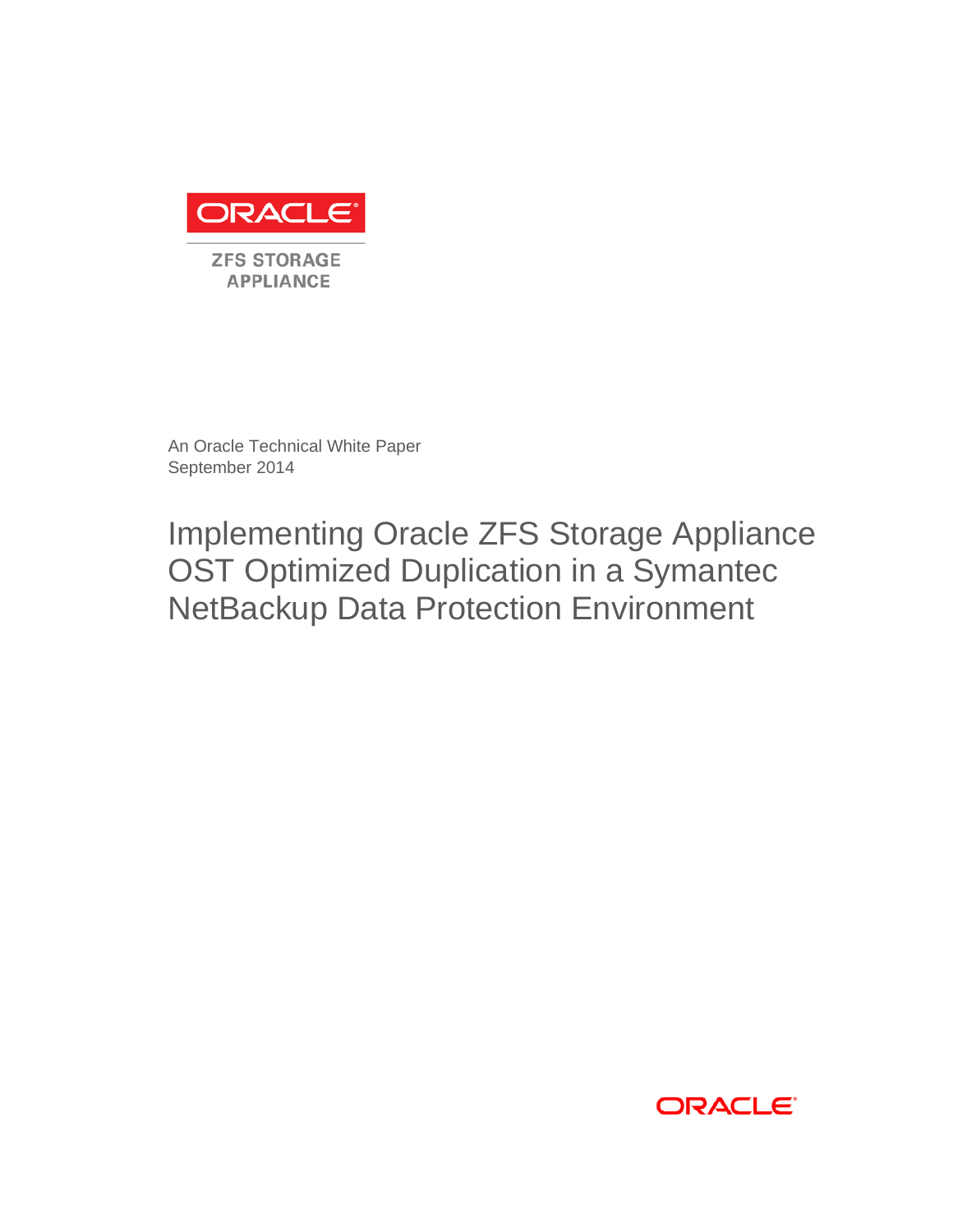| <b>Table of Contents</b>                                 |  |
|----------------------------------------------------------|--|
|                                                          |  |
|                                                          |  |
|                                                          |  |
|                                                          |  |
|                                                          |  |
|                                                          |  |
|                                                          |  |
|                                                          |  |
| Using Oracle ZFS Storage Appliance Projects and Shares   |  |
|                                                          |  |
|                                                          |  |
| NetBackup Disk Pool and Storage Unit Configuration  8    |  |
| Configuring a NetBackup Storage Lifecycle Policy (SLP) 9 |  |
|                                                          |  |
| Supporting Mixed Windows and UNIX Environments  10       |  |
|                                                          |  |
|                                                          |  |
|                                                          |  |

**1**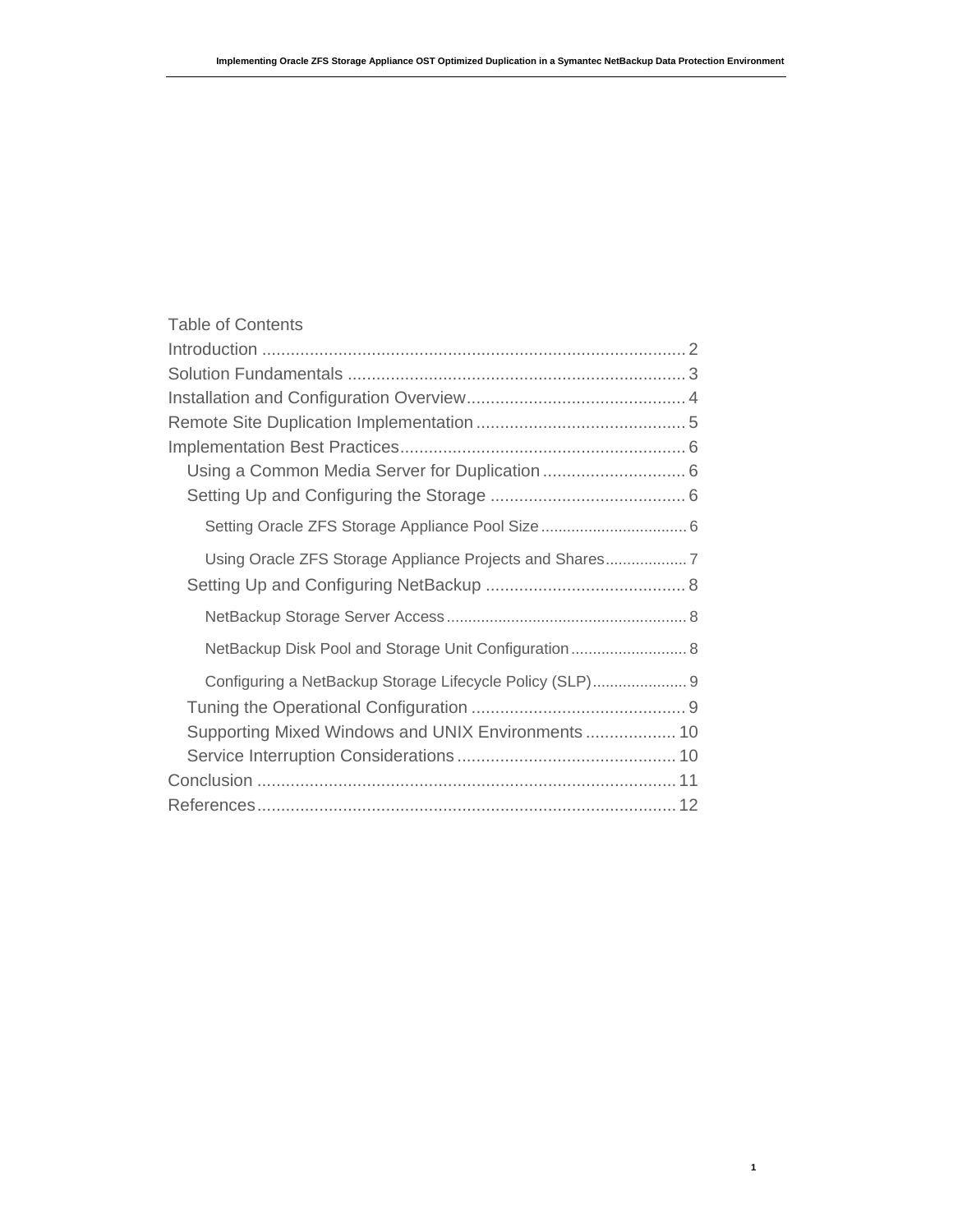## Introduction

Symantec NetBackup introduced the OpenStorage Technology (OST) API which enables hardware vendors of intelligent storage systems to perform certain backup and recovery operations that were previously processed at the media server level. These operations include backup image copy creation, data deduplication, data replication, and writing images directly to tape. Typically, these operations have been processed at the NetBackup media server level, utilizing the media server resources as well as possibly inefficiently utilizing network bandwidth. With OST, the media server still coordinates the activity, but the processing is done at the storage appliance level.

As an initial pathway to bridge the NetBackup OST capabilities with the advanced features of the Oracle ZFS Storage Appliance, the Oracle ZFS Storage Appliance Plug-in for Symantec NetBackup OpenStorage v1.0 has been tailored for OST Optimized Duplication. This plugin enables the efficient copying (duplication) of backup image data directly between two Oracle ZFS Storage Appliance products, utilizing their inherent replication technology. Oracle ZFS Storage Appliance shares (either NFS or CIFS/SMB) are used as NetBackup storage units, allowing for manual or automated image copying.

This white paper describes the fundamentals regarding the plug-in's OST Optimized Duplication implementation with the Oracle ZFS Storage Appliance and provides an overview of the installation process. Additionally, it introduces a remote site use case and overall implementation best practices. It is intended for an audience already familiar with Symantec's Veritas NetBackup and the Oracle ZFS Storage Appliance.

For readability purposes for this paper, the plug-in may be referred to as the Oracle ZFS Storage Appliance OST plug-in. However, note that the full name -- Oracle ZFS Storage Appliance Plug-in for Symantec NetBackup OpenStorage -- is always used in formal references as well as the Oracle ZFS Storage Appliance plug-in downloads location on the Oracle Technology Network site. See the References section at the end of this document for this and other helpful technical documentation listings.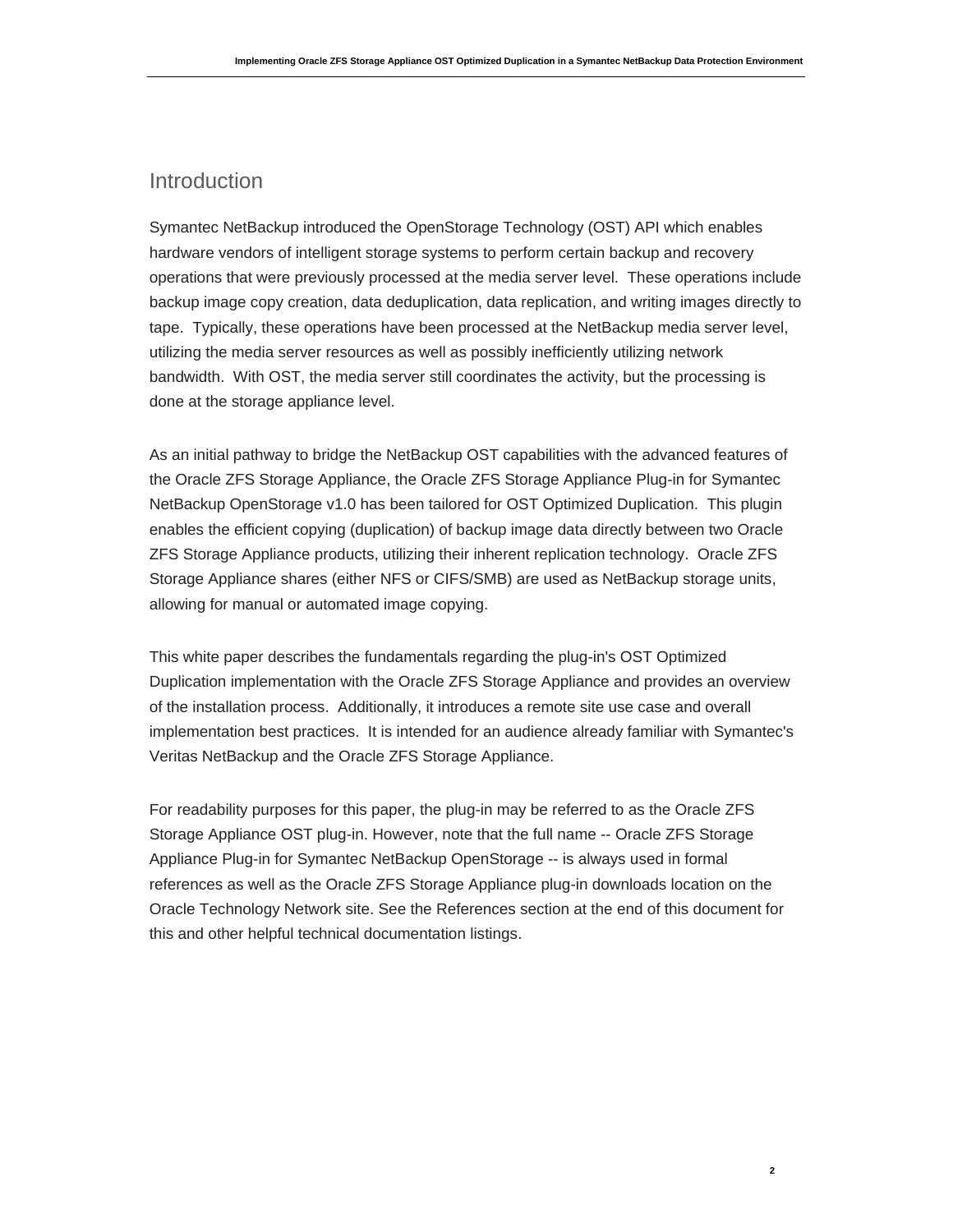## Solution Fundamentals

The Oracle ZFS Storage Appliance OST plug-in is used to quickly copy Symantec NetBackup backup images between two Oracle ZFS Storage Appliance products. It offloads the processing from the media servers to the Oracle ZFS Storage Appliance by utilizing continuous replication technology. The general dataflow is shown in Figure 1.



Figure 1. OST Optimized Duplication dataflow with Oracle ZFS Storage Appliance

The Oracle ZFS Storage Appliance products are configured as storage servers in NetBackup, and their shares are then configured as disk pools and storage units. The Source storage unit is used as the initial destination for backups that are expected to be duplicated. The Target storage unit is used exclusively for storing copies of the backup images contained on the Source storage unit.

A key benefit to this solution is that the data backed up to the Source starts the replication process to the Target immediately, before NetBackup even initiates the duplication request. Thus, when the actual NetBackup duplication process is invoked, it only takes seconds to complete, even with large images. In order for NetBackup to recognize the duplicated images in its catalog, either a manual copy operation must be started, or the copy must be invoked through a NetBackup Storage Lifecycle Policy (SLP). Regardless of the NetBackup duplication method, the action must be performed by a media server that has access to both the Source and the Target. Otherwise, the operation will fail.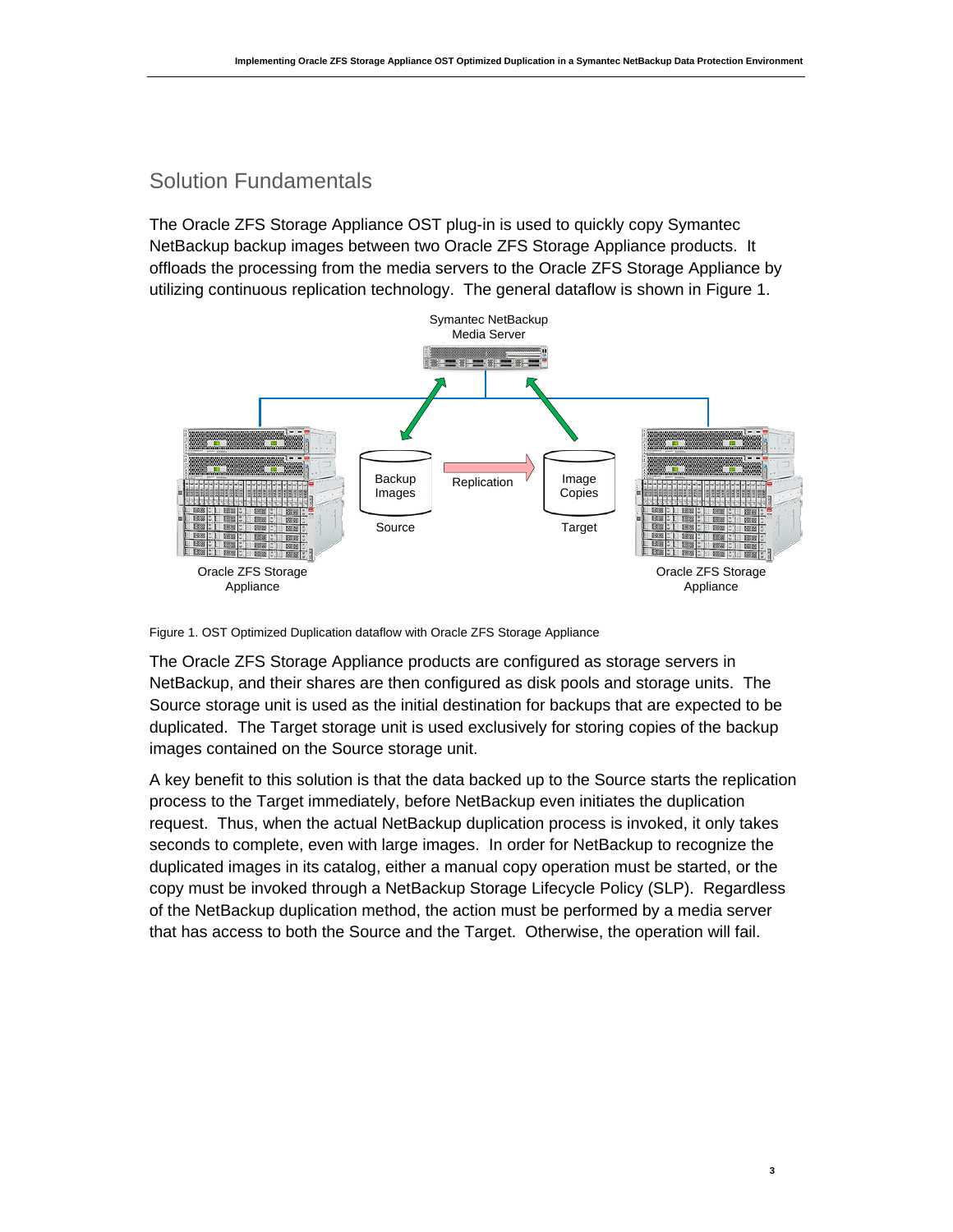## Installation and Configuration Overview

The high-level steps for installation and configuration are:

- 1 Download and install the plug-in on the designated NetBackup media servers according to the platform-specific installation instructions. The installation will stop and restart the NetBackup services on the server, so installation should be performed at a time when the desired media server(s) can be modified. *The plug-in must be installed on each media server that will have access to any of the NetBackup storage units.*
- 2 Configure the Source Oracle ZFS Storage Appliance replication service, select or create the appropriate pool, and create and configure a project to be used as the image repository on the Source Oracle ZFS Storage Appliance. Then, replicate and configure the project on the Target Oracle ZFS Storage Appliance, and create and configure the shares.
- 3 In NetBackup, configure each Oracle ZFS Storage Appliance as a storage server, assign the shares to their respective disk pools, and create the associated storage units. The Source storage unit is now available as a destination for backup images, and the Target storage unit can receive duplicated images from the Source storage unit.

Figure 2 provides a logical representation of the bottom-up configuration elements.



Figure 2. OST Optimized Duplication Solution Configuration Elements

The detailed installation and configuration steps are available in the *Oracle ZFS Storage Appliance Plug-in for Symantec NetBackup OpenStorage Administration Guide*. Both the plug-in and the documentation can be downloaded from the Oracle ZFS Storage Appliance plug-in downloads page listed in References at the end of this document.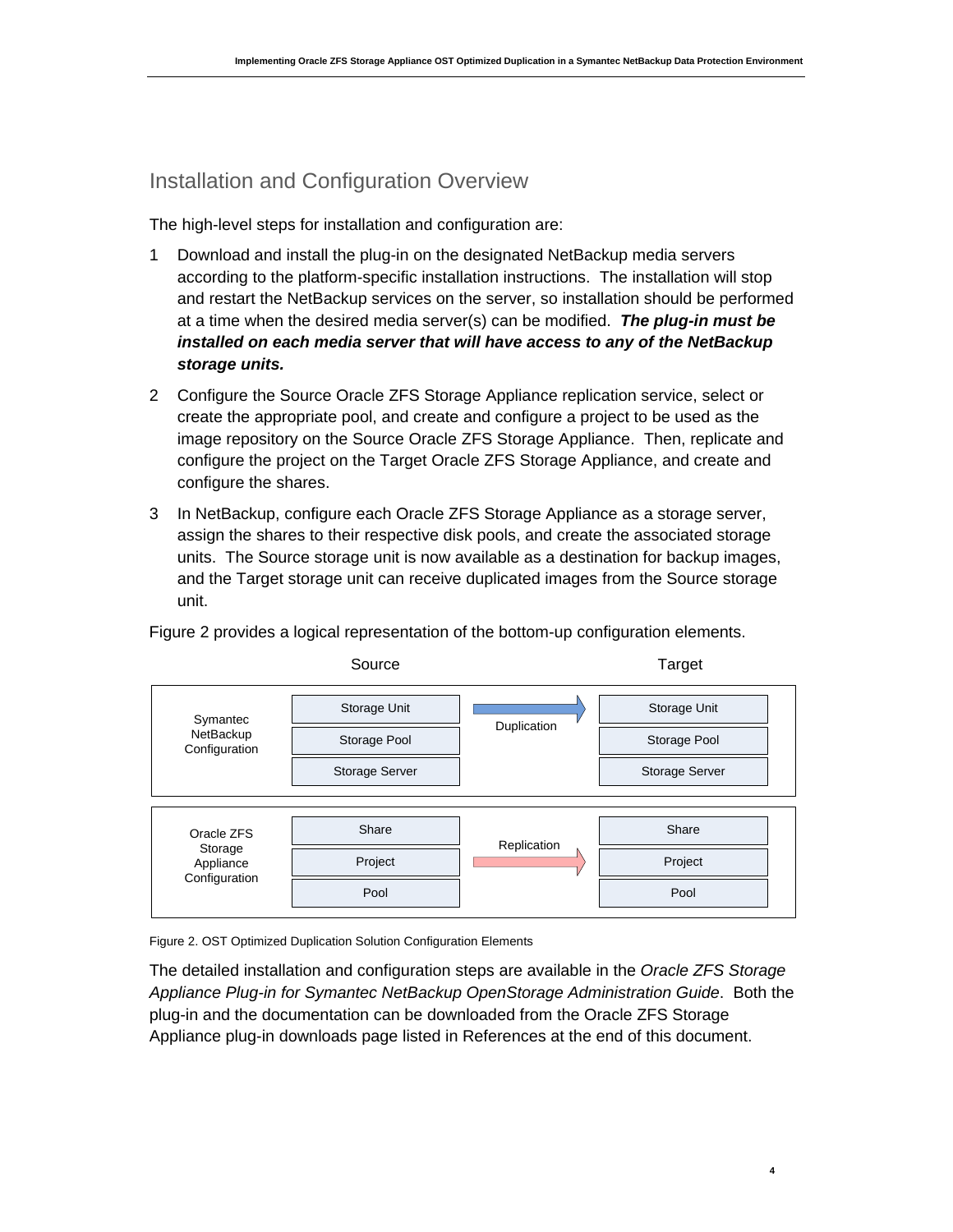# Remote Site Duplication Implementation

In its simplest configuration, Optimized Duplication can be utilized within the same data center. However, the solution can also be applied in disaster recovery scenarios between local buildings, between cities, or even across the country. Figure 3 presents a possible remote site data protection configuration.



Figure 3. Example OST Optimized Duplication configuration to a remote location

In the Figure 3 example, multiple NetBackup media servers at the local site are able to store image backups to the Source storage unit. At least one media server, however, must have connectivity to both the Source and Target storage units in order to coordinate the Optimized Duplication copy operation. At the remote site, the media servers need only have access to the remote Oracle ZFS Storage Appliance in order to perform recovery operations or other data protection, such as backing up to tape.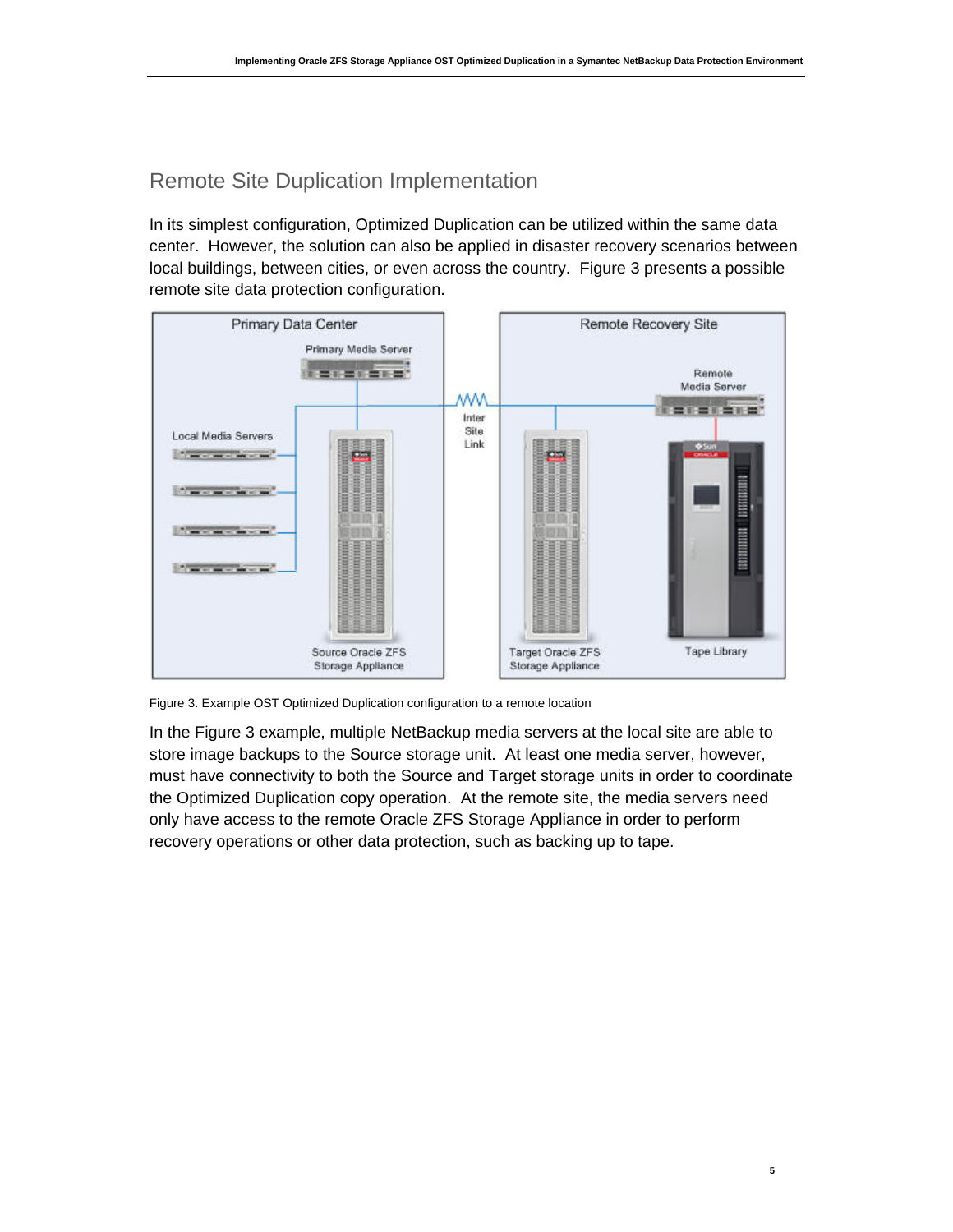## Implementation Best Practices

The following sections provide guidance for setting up the OST Optimized Duplication environment.

## Using a Common Media Server for Duplication

By default, NetBackup selects media servers based on preferences and availability. If a preferred server is not busy, it will tend to use (but not always) that media server. If the preferred server is busy, NetBackup will select another available server. That selection may cause a failure if the selected server does not have access to both the Source and Target storage units.

In order for the OST Optimized Duplication operation to succeed, the selected media server must have access to both storage units, which is set with the master server's COMMON\_SERVER\_FOR\_DUP parameter. By default, this parameter is set to "default," which can result in the action just described that can produce a failure.

Change the COMMON\_SERVER\_FOR\_DUP parameter setting to "required," which forces NetBackup to make sure that the selected media server has direct access to both storage units. If the media servers are busy, the duplication action will wait until the selected media server is free rather than attempt to locate another server.

The command to change the setting is:

```
nbemmcmd -changesetting -machinename <master server name> 
-COMMON_SERVER_FOR_DUP required
```
## Setting Up and Configuring the Storage

The architectural design and configuration of the storage in both the Oracle ZFS Storage Appliance and within NetBackup is critical to proper operation.

### **Setting Oracle ZFS Storage Appliance Pool Size**

Since this solution uses Oracle ZFS Storage Appliance replication, the available space in the Target pool must be as large (if not larger) in size as the Source pool. Replication failures will occur if the Target pool runs out of space. Space utilization must be closely monitored to avoid this situation.

To ensure the Target pool has the space it requires, dedicate a fixed-size storage pool on both the Source and Target appliances. The correct size of these pools depends on the amount of backup data to be stored and its storage duration. Additional disks can be added to these pools in the future if more storage is needed. Dedicated pools, however, are not required.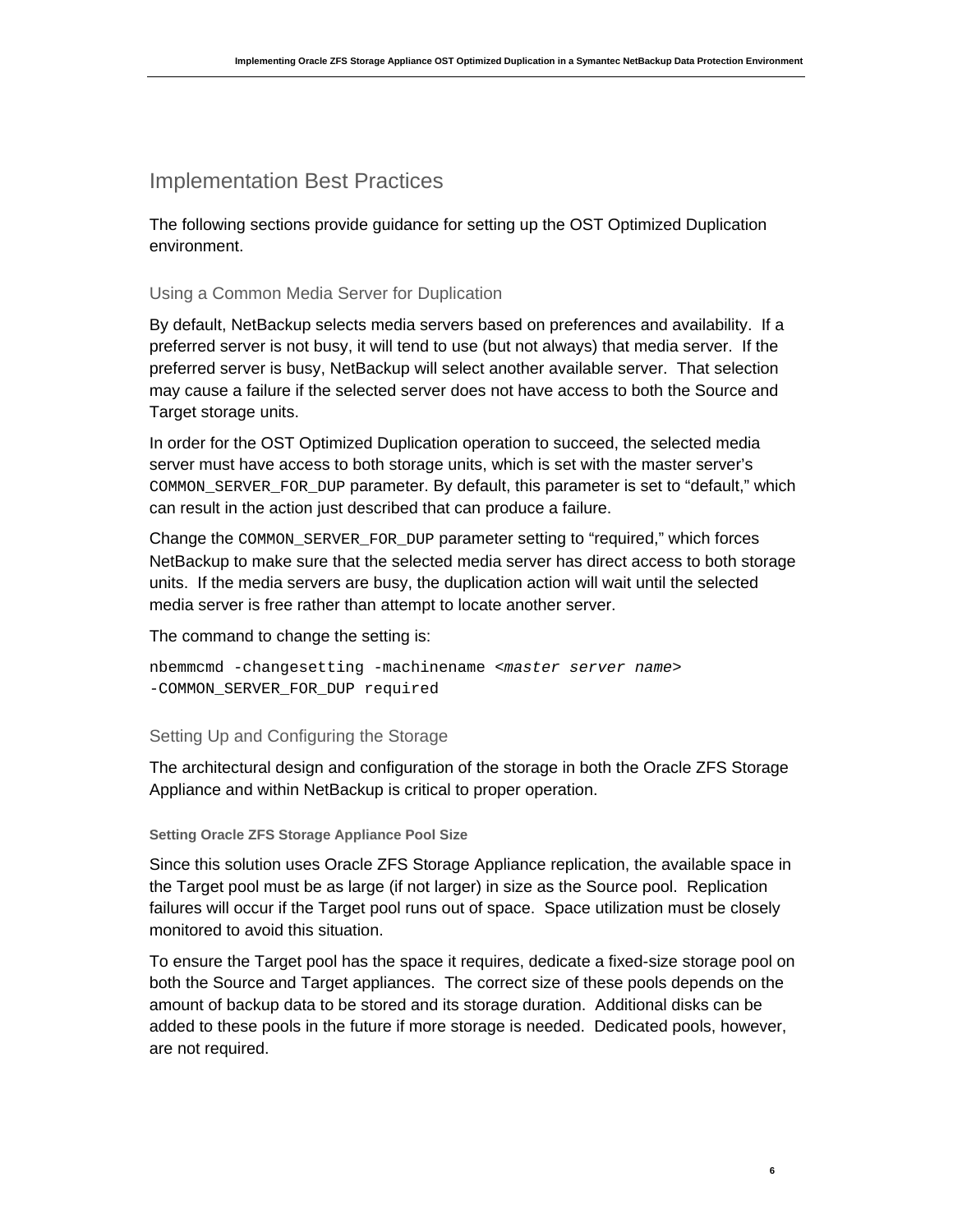**Using Oracle ZFS Storage Appliance Projects and Shares**

Creating a single Oracle ZFS Storage Appliance project to hold all the shares that will be used for OST Optimized Duplication is recommended. The replication is configured at the project level. The setup in Figure 4 depicts a configuration using a single share, while Figure 5 shows a configuration using multiple shares.



Figure 4. OST Optimized Duplication configuration using a single share



Figure 5. OST Optimized Duplication configuration using multiple shares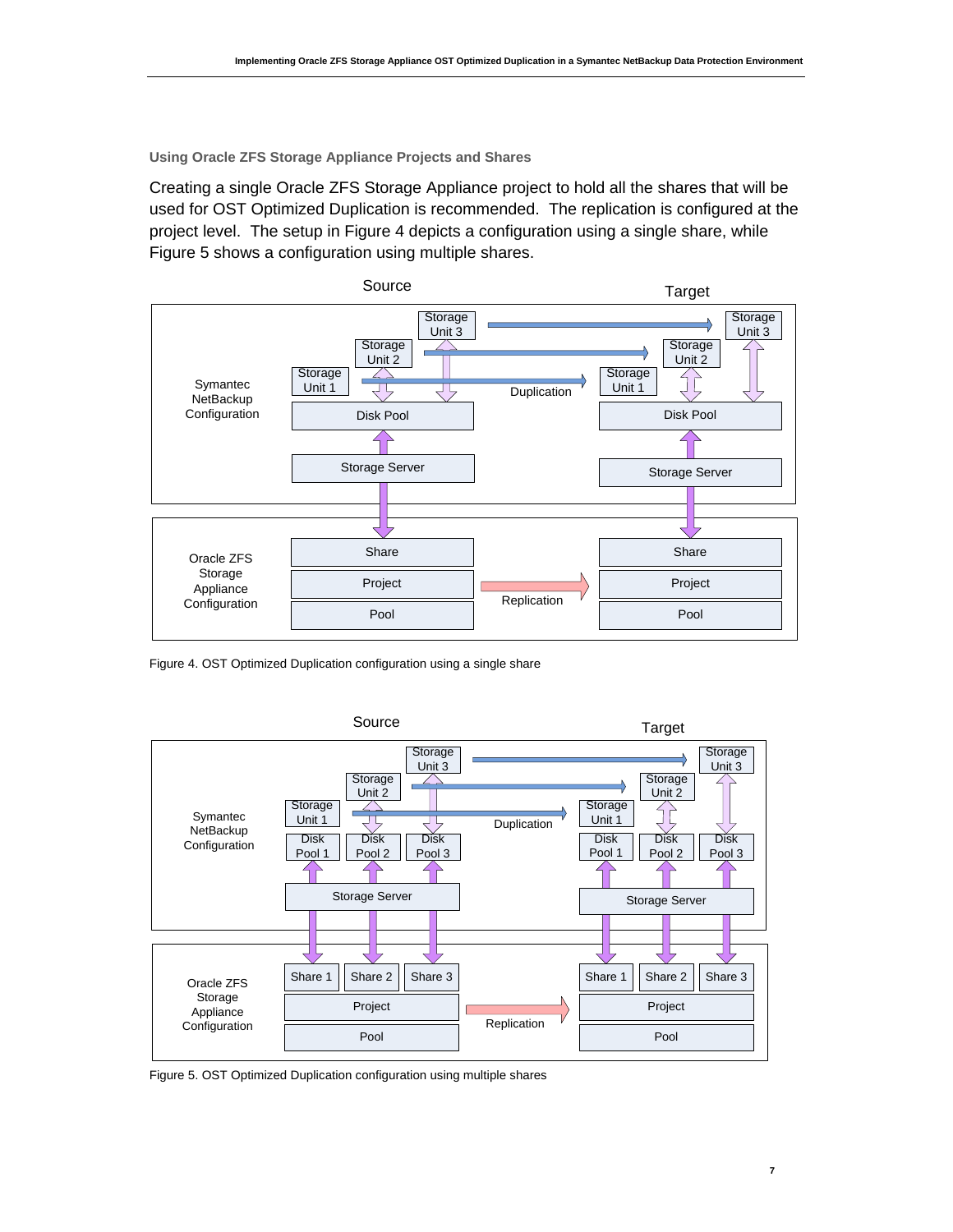Each share in the configuration becomes its own disk pool in NetBackup. For most environments, the single share approach shown in Figure 4 would be adequate. The multishare environment in Figure 5 would only be necessary if a more compartmentalized design was required.

### Setting Up and Configuring NetBackup

Consider the following in order to properly set up the OST Optimized Duplication solution within NetBackup.

### **NetBackup Storage Server Access**

Not all media servers need to access both storage servers. In the Figure 3 example, only the local media servers and the primary media server need access to the Source storage server (Oracle ZFS Storage Appliance). Only the primary media server and the remote media server need access to the Target storage server (appliance). In the presented solution, only the primary media server will have the ability to perform the OST Optimized Duplication between the storage units.

All of the local media servers could have access to both storage servers, and therefore be able to perform the duplication. The remote media server, however, should not have access to the Source storage server. Otherwise, the remote media server could be selected by NetBackup to perform a local backup. The local backup would back up to the media server, which would write the data back to the Source storage server, which would then get replicated to the Target storage server. Thus, the inter-site link would have the same data crossover three times. Depending on the bandwidth between the local and remote sites, this could greatly impact inter-site operations.

Each media server that will perform the OST Optimized Duplication action must have all of the shares configured on that host. For example, assume an environment where two media servers can be chosen by NetBackup for OST Optimized Duplication, and that two sets of disk pools will be used: d1\_source and d1\_target, d2\_source and d2\_target. All four of the underlying shares must either be mounted to both servers (UNIX media servers), configured to use SMB (Windows media servers), or both (mixed environments). An improperly configured setup will cause failures in duplication operations and some configuration tasks.

### **NetBackup Disk Pool and Storage Unit Configuration**

Each NetBackup disk pool can only be configured with one Oracle Storage Appliance share, as is demonstrated in Figures 4 and 5. This configuration restriction is due to the one-to-one relationship required with the underlying replication. The NetBackup disk pool is then used to configure the storage unit(s).

**8**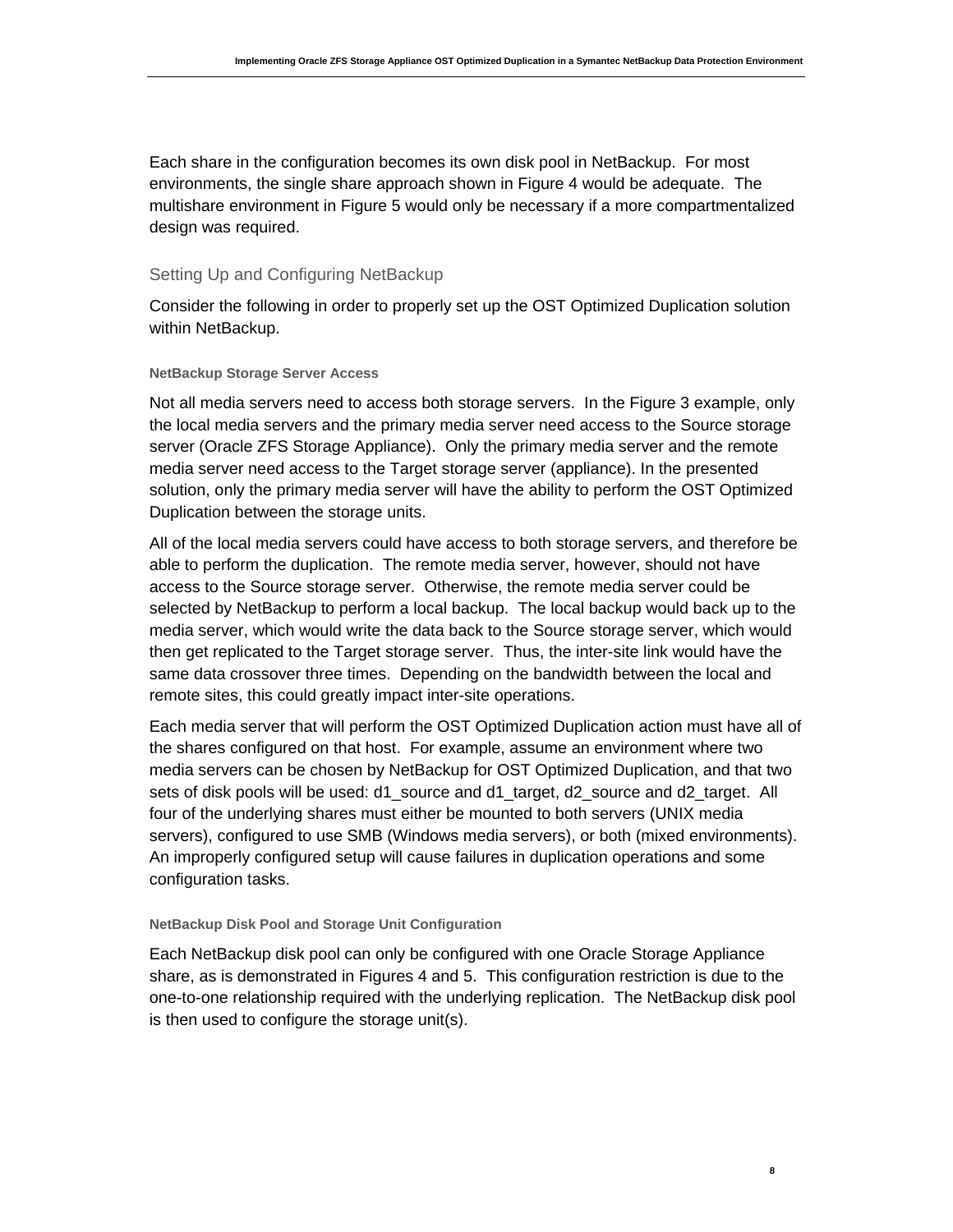At a functional level, there are no benefits to creating multiple storage unit source-target pairs. The more storage unit source-target pairs that are created, the more cluttered the setup, and administration becomes more complex.

NetBackup can only back up its images to the Source storage unit. Only a NetBackup duplication operation can copy an image from the Source storage unit to the Target storage unit. Any NetBackup policy that attempts to write a backup image directly to the Target storage unit will fail.

### **Configuring a NetBackup Storage Lifecycle Policy (SLP)**

SLPs can be used for the routine duplication of backup images between the two storage units. Within the SLP definition, two steps are needed to automate the duplication:

- Operation 1 This can either be the initial backup or a subsequent duplication with a destination of the Source storage unit. An alternate read server does not need to be specified. Set the desired retention period.
- Operation 2 This needs to be duplication with a destination of the Target storage unit. The alternate read server should be selected as a server that has access to both the Source and Target storage units. Set the desired retention period to the same as in Operation 1.

Due to the replication technology, the space that is used by the backup image will only be made available again when both the Source and the Target images have expired. Thus, there is no benefit to having a shorter retention period on the Source storage unit's data. It would actually be less beneficial to expire it sooner, especially when in a remote site configuration (Figure 3.) With a shorter retention at the Source storage unit, a restore would have to come across the inter-site link.

In the case of the configuration in Figure 3 where a backup is performed at a remote site, an additional SLP step would be:

• Operation 3 – This would be a duplication, as well, with a destination of the desired tape library. The alternate read server should be selected as the remote media server since it would have access to both the Target storage unit and the tape library. Set the desired tape retention period.

## Tuning the Operational Configuration

After a configuration is operational, it will take some amount of monitoring to make sure that that the system is running smoothly. One potential area of concern is the size of the stored backup images and the amount of replication bandwidth between the Source and Target Oracle ZFS Storage systems. It is possible that a backup to the Source appliance can complete and a duplication operation started before the data replication to the Target appliance has completed. This can occur if the size of the backup image is considerably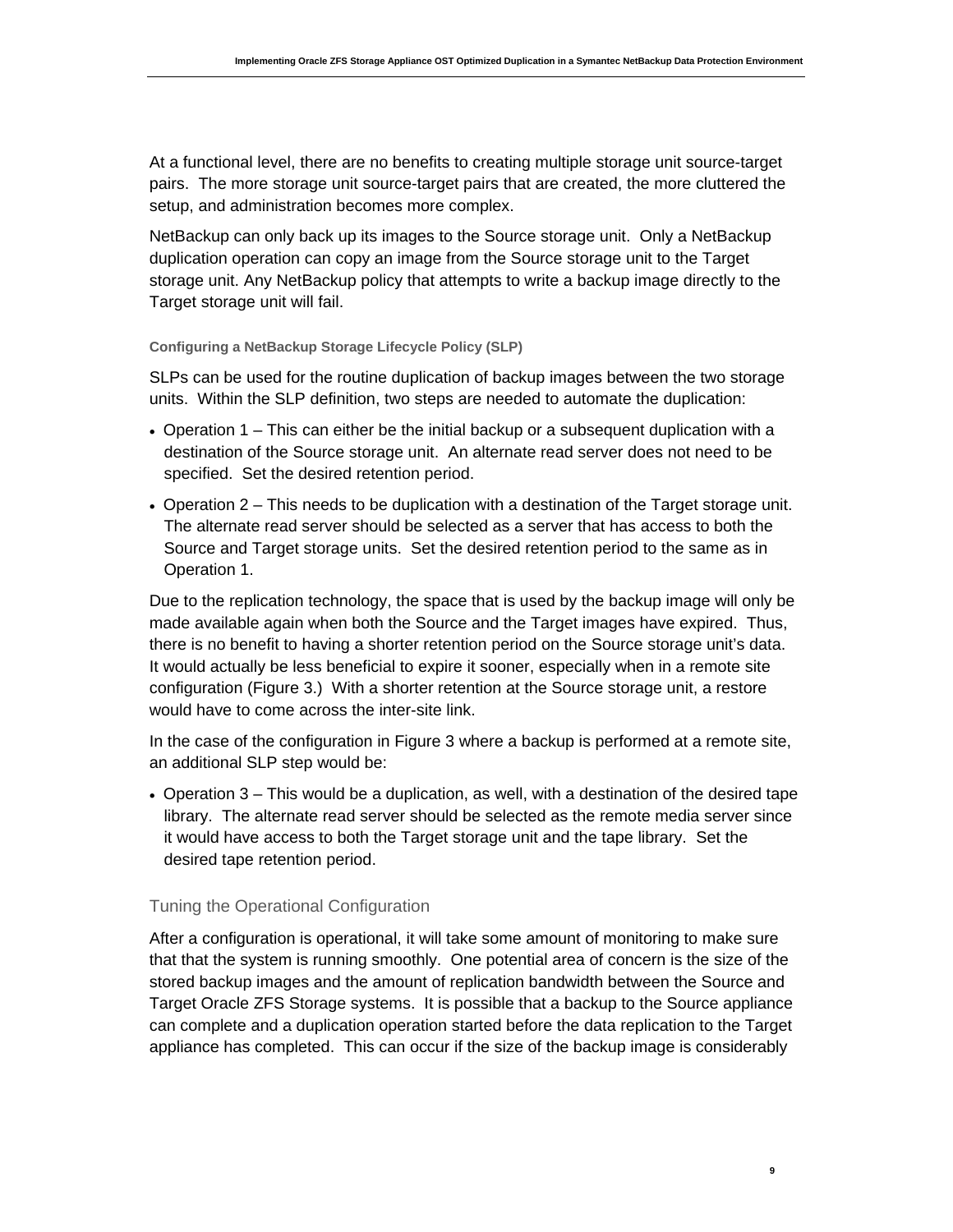large and the inter-site network bandwidth is relatively slow. The duplication operation will fail under these conditions.

To work around this situation, disable the SLP until a time that it is known that the replication would have completed. For example, a weekly full backup may take eight hours to complete. However, the replication may take up to 12 hours to complete. A script could be used in this case to deactivate the SLP just prior to the start of the backup job and activate it again 24 hours later to complete duplication.

Another solution might be to reduce the amount of data backed up through individual backup policies or, similarly, reduce the maximum fragment size of the Source storage unit. The goal in using these options is to create smaller "chunks" of data to replicate and duplicate. However, this is much less convenient.

### Supporting Mixed Windows and UNIX Environments

The Oracle ZFS Storage Appliance Plug-in for OST supports mixed platform environments to the storage units. For the interface to function properly, though, it is critical that the resource naming be identical between Windows and UNIX environments.

For example, the duplication shares may be presented to the Windows media server as:

\\zfssa1.domain.com\ost\_duplicate

\\zfssa2.domain.com\osttarget\_duplicate

On the UNIX media server, the shares must be mounted as:

/oraclezfs\_ost/zfssa1.domain.com/ost\_duplicate

/oraclezfs\_ost/zfssa2.domain.com/osttarget\_duplicate

The plug-in will fail with media access errors if the shares are not correctly set.

### Service Interruption Considerations

Understanding the operational behavior in the following service interruption scenarios should prompt some foresight in order to effectively manage them.

- Temporary Replication Interruption This can occur if the network link between the two Oracle ZFS Storage Appliance products is interrupted. If the outage is short term, the replication should restart as soon as the network connectivity is restored. Any duplication operations that may start during that timeframe can fail since the replicated data will not be available on the Target Oracle ZFS Storage Appliance. If it will be an extended outage, then the associated SLP should be deactivated until the connectivity is restored and replication has completed.
- Primary Site Failure In this event, the Target/remote Oracle ZFS Storage Appliance will continue operating under the parameters of the Target storage unit. Its contents will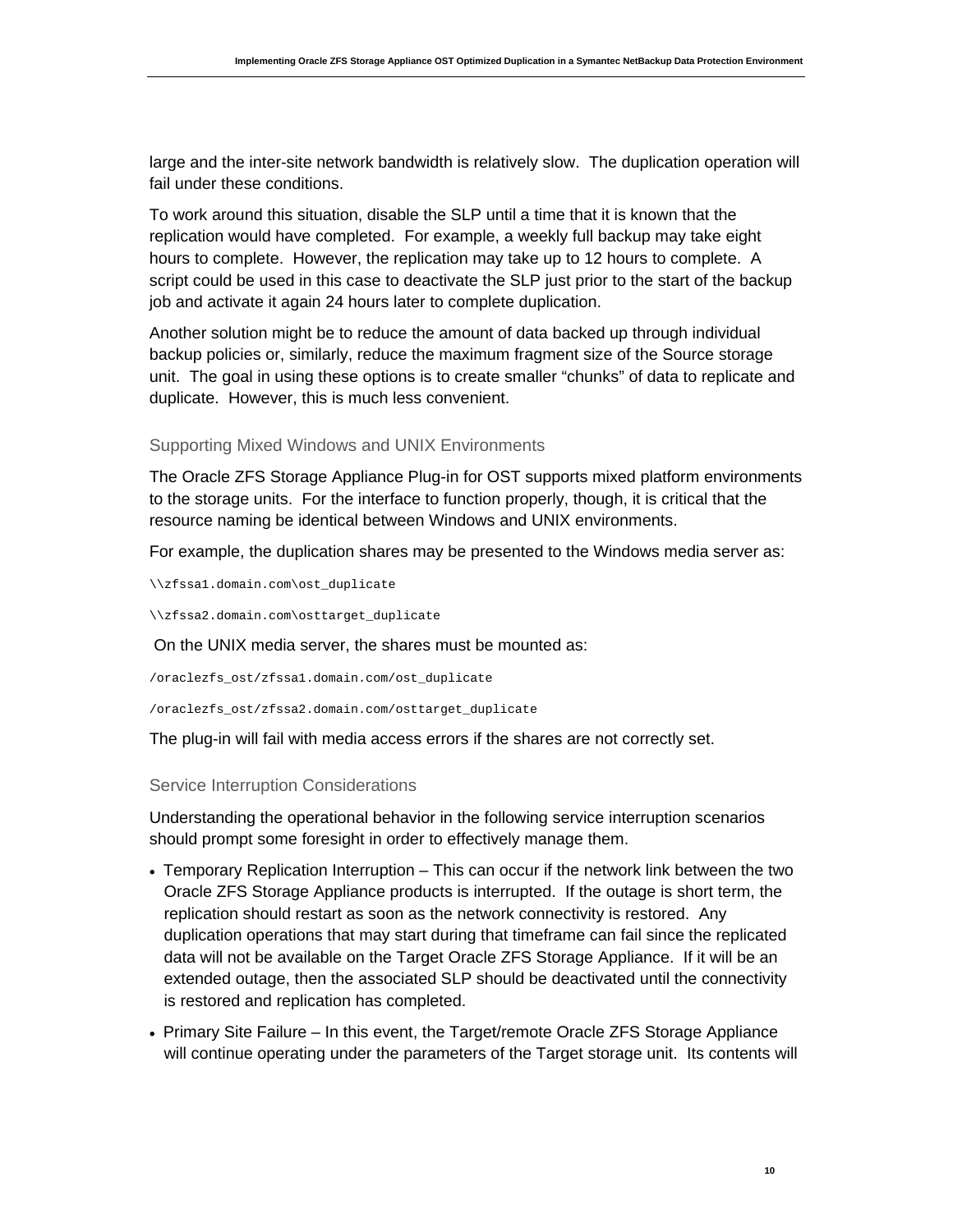remain read only to be used for restore, and the images can be duplicated/copied to a new location. Once the data has been copied off and is no longer needed, the storage can be reconfigured to use in a new OST Optimized Duplication configuration. The inherent Oracle ZFS Storage Appliance replication features cannot be used to reverse replication direction. There is no current method in the OST framework to register these changes.

## **Conclusion**

The Oracle ZFS Storage Appliance implementation of the Symantec NetBackup OST Optimized Duplication feature is a powerful tool for quickly copying backup images from one Oracle ZFS Storage Appliance to another. It offloads the action from the NetBackup media server and reduces network bandwidth utilization by half. By using the provided guidelines, the solution will run seamlessly in a simple or complex enterprise backup environment.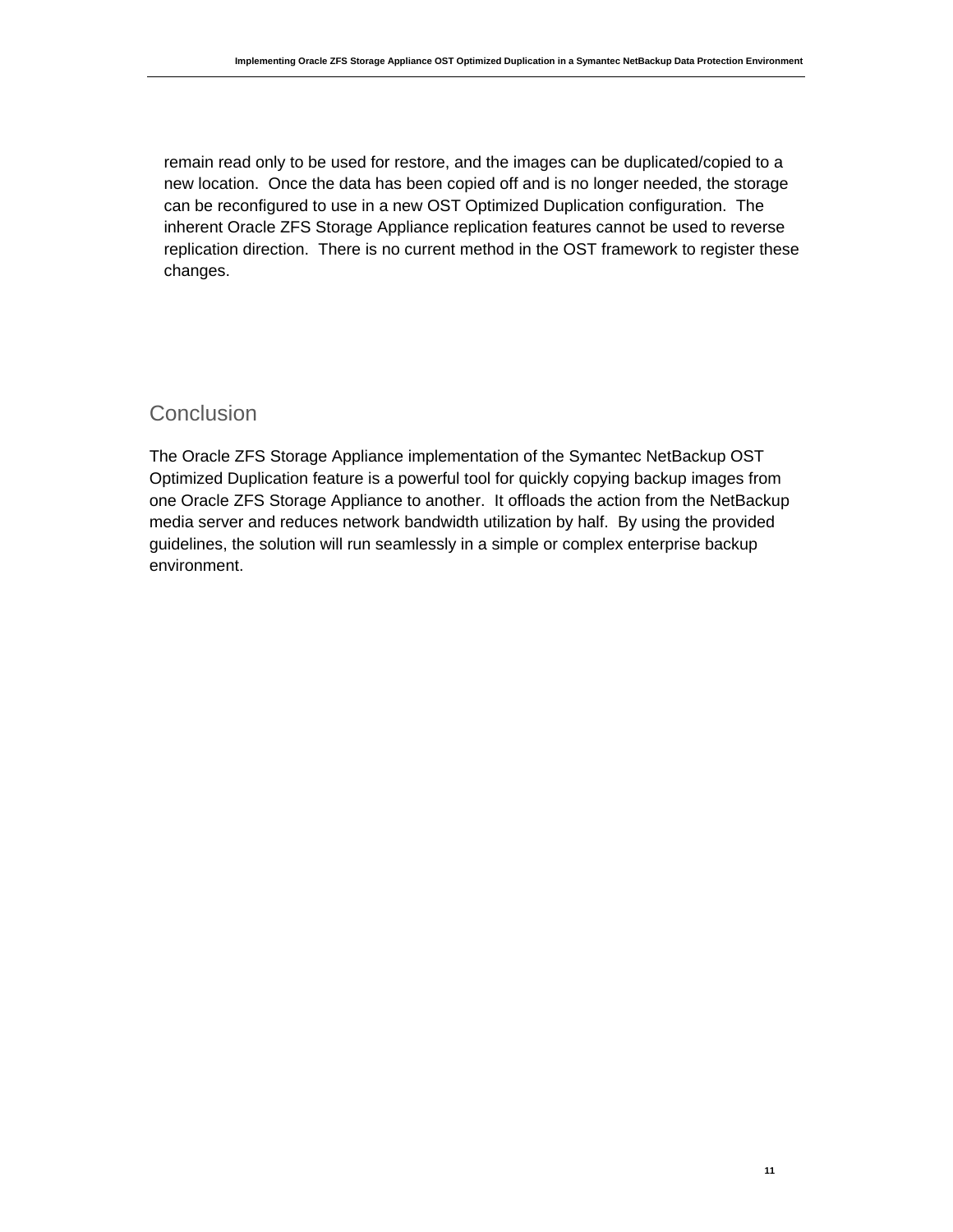## References

See the following resources for additional information relating to the products covered in this document.

References to Sun ZFS Storage Appliance, Sun ZFS Storage 7000, and ZFS Storage Appliance all refer to the same family of Oracle ZFS Storage Appliance products. Some cited documentation may still carry these legacy naming conventions.

- Oracle ZFS Storage Appliance Documentation Library, including Installation, Analytics, Customer Service, and Administration guides: <http://www.oracle.com/technetwork/documentation/oracle-unified-ss-193371.html>
- The *Oracle ZFS Storage Appliance Administration Guide* is also available through the Oracle ZFS Storage Appliance help context. The Help function in Oracle ZFS Storage Appliance can be accessed through the browser user interface.
- Oracle Support Center <http://www.oracle.com/support>
- Patches and updates downloads from My Oracle Support (MOS) (search under Oracle ZFS Storage Software Patches)
- Oracle ZFS Storage Appliance Plug-ins [http://www.oracle.com/technetwork/server-storage/sun-unified](http://www.oracle.com/technetwork/server-storage/sun-unified-storage/downloads/zfssa-plugins-1489830.html)[storage/downloads/zfssa-plugins-1489830.html](http://www.oracle.com/technetwork/server-storage/sun-unified-storage/downloads/zfssa-plugins-1489830.html)
- Oracle Storage Product Information <http://www.oracle.com/us/products/storage/overview/index.html>
- Oracle ZFS Storage Appliance Technical White Papers and Solution Briefs [http://www.oracle.com/technetwork/server-storage/sun-unified](http://www.oracle.com/technetwork/server-storage/sun-unified-storage/documentation/index.html)[storage/documentation/index.html](http://www.oracle.com/technetwork/server-storage/sun-unified-storage/documentation/index.html)
- Symantec NetBackup <http://www.symantec.com/netbackup>